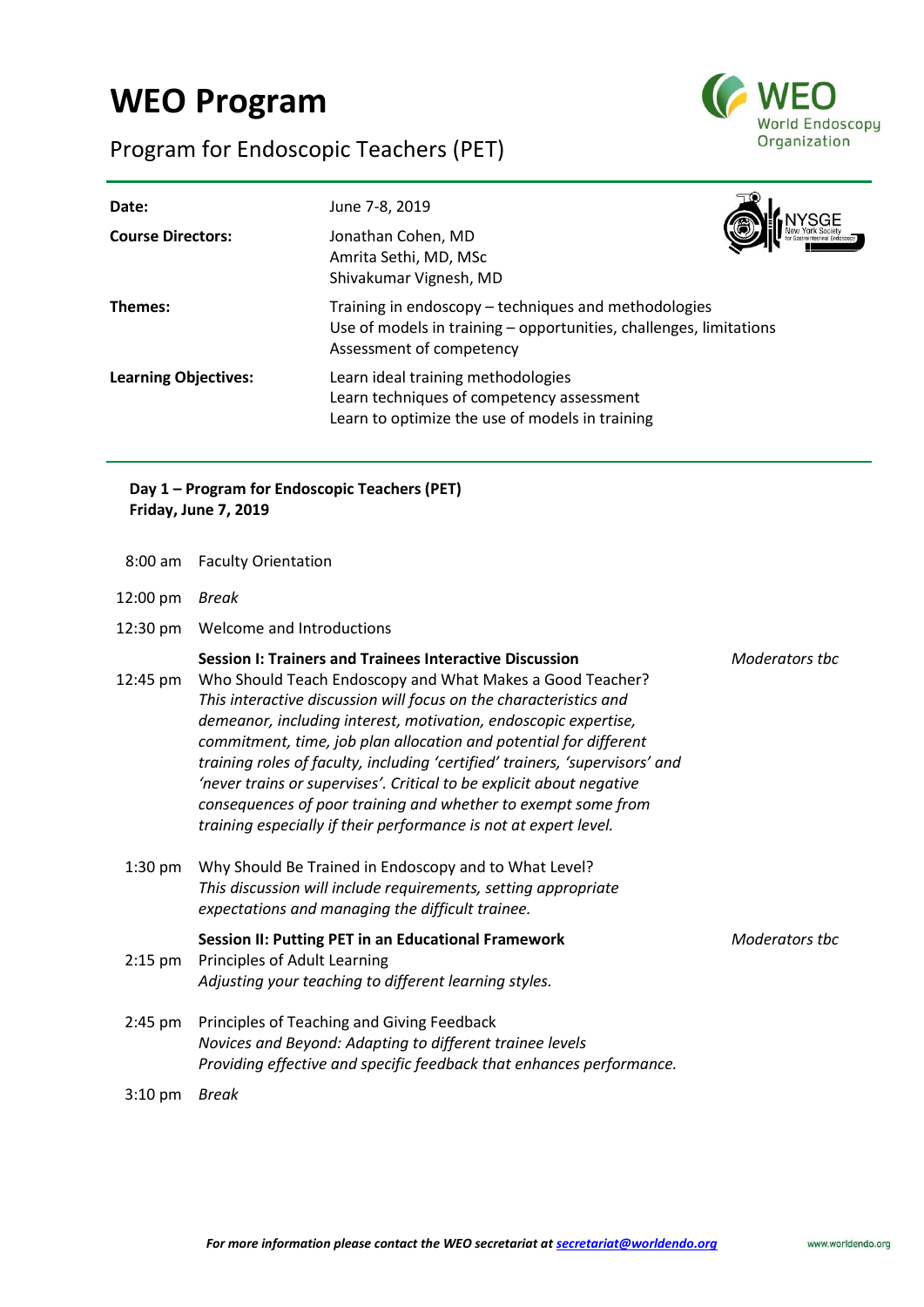

#### 3:30 pm **Session III: Video Based Teaching Vignettes and Critiques**

*Participants will view videos of pre-recorded hands-on teaching sessions and discuss the teacher-learner interactions. Video participants, if present, will self-assess the educational experience, followed by audience comment and a critique discussion. Three vignettes are planned: EGD, colon and ERCP cases featuring brief precase discussion between teacher and learner and a video showing the room interaction and the endoscopic view will be presented in short unedited segments each followed by audience discussion and expert commentary. Facilitated discussion will focus on the following:*

*Setting appropriate expectations (educational contract) Technical and cognitive aspects of teaching and instructional methods during a procedure. Post-procedure debriefing and teaching*

#### **5:30 pm Adjourn and Reception**

# **Day 2 – Program for Endoscopic Teachers (PET) Saturday, June 8, 2019**

| $7:00 \text{ am}$ | <b>Breakfast</b> |
|-------------------|------------------|
|-------------------|------------------|

|  |                                                                     | 7:45 am Session IV: Small-Group Learning                                                                                                                                  | Moderators tbc |
|--|---------------------------------------------------------------------|---------------------------------------------------------------------------------------------------------------------------------------------------------------------------|----------------|
|  | Groups of 10-12 participants will rotate through the following four |                                                                                                                                                                           |                |
|  |                                                                     | interactive sessions (28 minutes/rotation):                                                                                                                               |                |
|  |                                                                     | A. Training the Novice or Program Director Challenges<br>Includes setting expectations, teaching endoscope handling,<br>and ordering procedures of increasing difficulty. |                |
|  |                                                                     | <b>B.</b> Training the Advanced Trainee                                                                                                                                   |                |

*Includes balancing needs of the trainee with the safety of the patient, tracking procedures, and incorporating new technology and techniques into a training program.*

- **C. Teaching Cognitive Skills** *Includes frameworks for trainee decision-making, teaching image interpretation, and identifying resources.*
- **D. Giving Effective Feedback** *How to focus feedback on enhancing performance*

#### **Session V: Simulators and Handy-on Training** *Moderators tbc*

- 9:45 am Range and Role of Simulators in Teaching Endoscopy *Introduction to currently available simulators, best applications, and training and tips for running a good hands-on workshop.*
- 10:15 am *Break*

10:30 am Hands-on Simulator Training *Groups of 8-10 participants will rotate through 5 stations, each demonstrating key principles of hands-on training (28 minutes/rotation). Participants will receive hands-on exposure to multiple training models to learn teaching methodologies and effective use of simulators. Stations will feature plastic and ex-vivo models as well as simulators. Stations will also teach the following:*